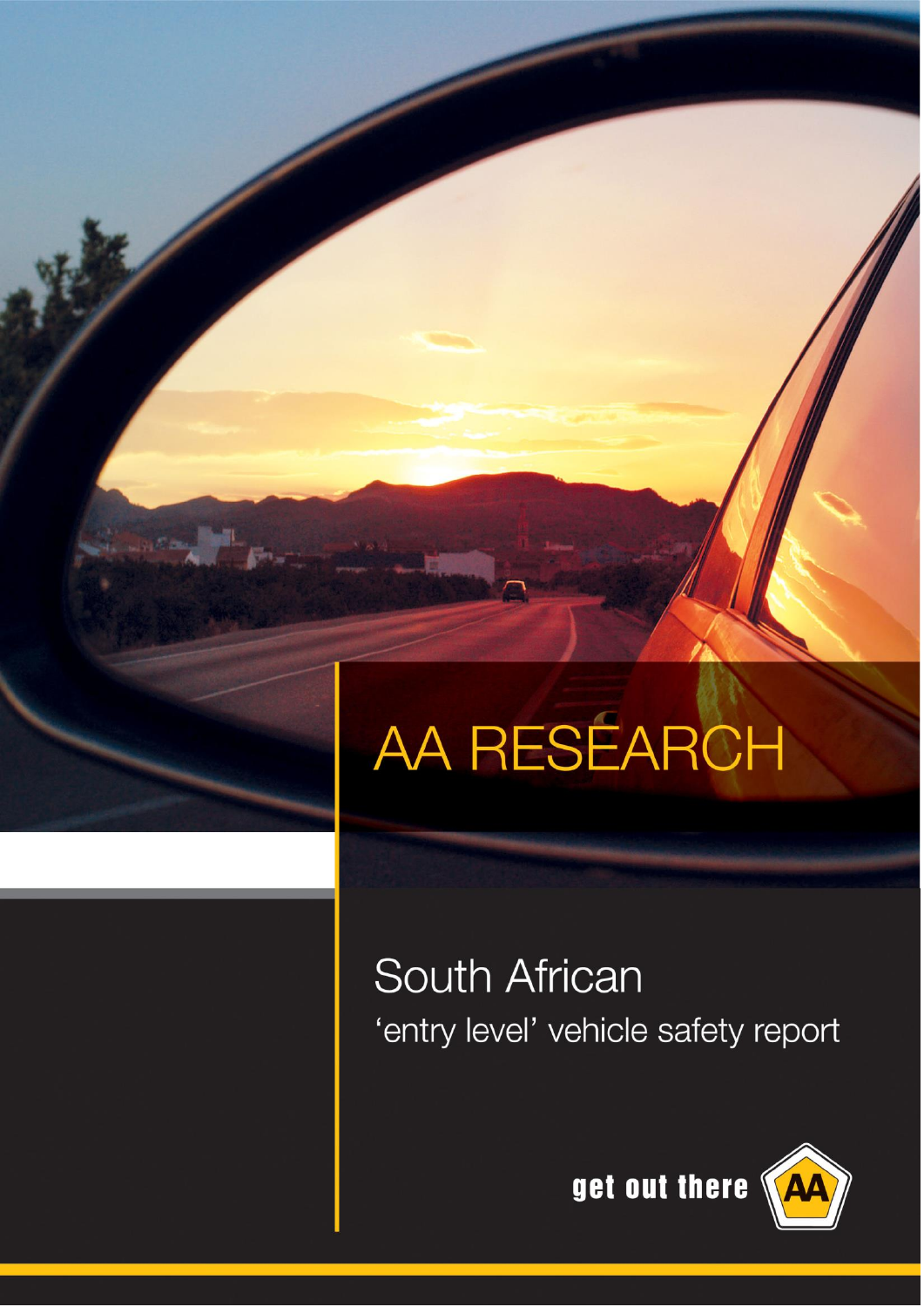# **Contents**

| 1. |     |  |
|----|-----|--|
|    |     |  |
|    |     |  |
|    |     |  |
|    |     |  |
| 2. |     |  |
|    |     |  |
|    | 2.2 |  |
|    | 2.3 |  |
| 3. |     |  |
|    |     |  |
|    |     |  |
| 4. |     |  |
| 5. |     |  |
| 6. |     |  |
| 7. |     |  |
|    |     |  |

 $\sim 10^{-11}$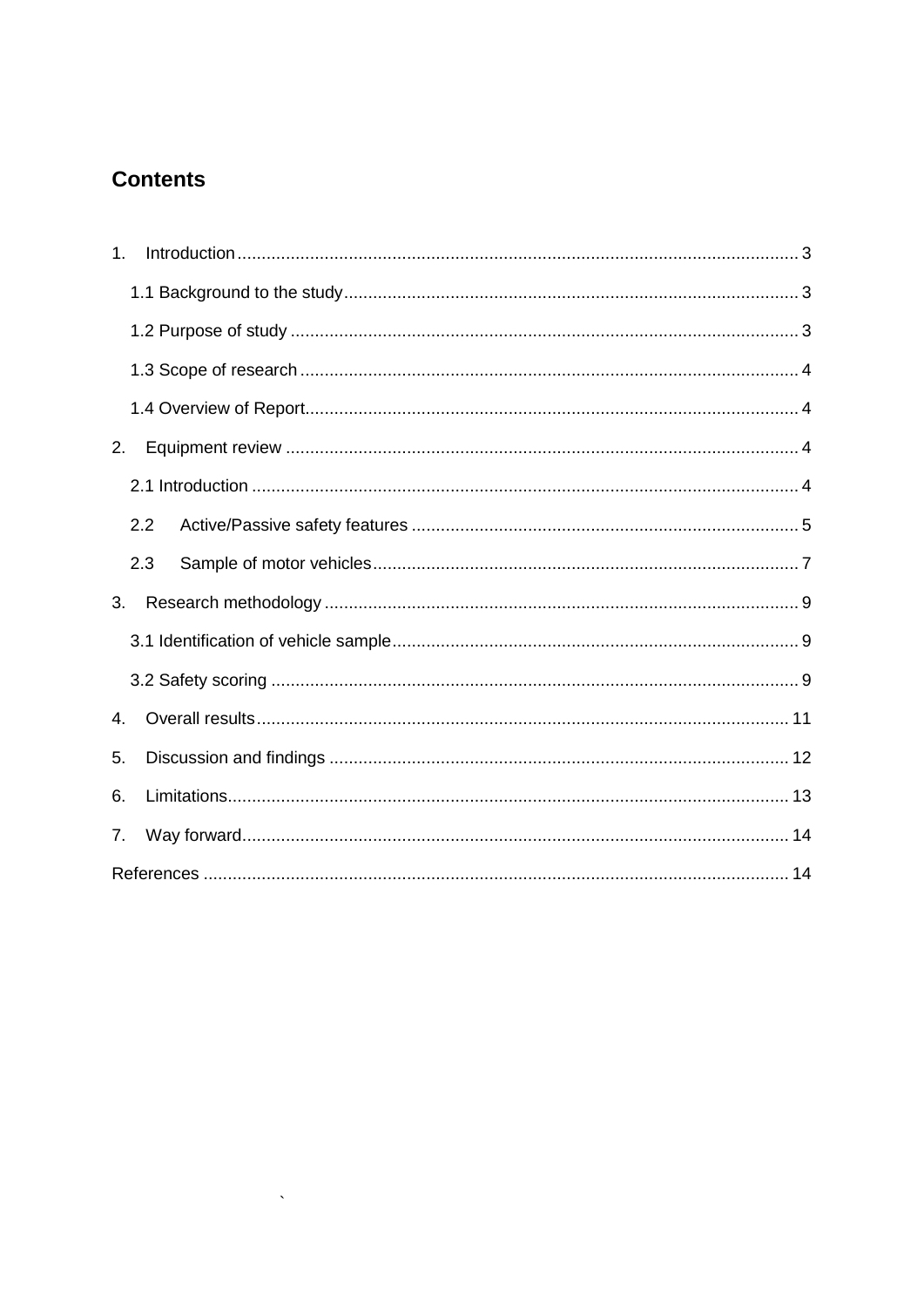# <span id="page-2-0"></span>**1. Introduction**

#### <span id="page-2-1"></span>**1.1 Background to the study**

'Domestically, the short to medium term outlook was one of low economic growth and further pressure on consumers' disposable income. Double digit new vehicle price increases, as a result of exchange rate weakness and vehicle production inflation of 14.8% for the first seven months of 2016, relatively high interest rates, low levels of consumer and business confidence – would combine to further pressurize sales of new motor vehicles, particularly new cars.' – (NAAMSA, 2016)

The current socio-economic climate has proven to be a challenge for the majority of South Africans. The depreciation of the Rand and increase in the cost of commodities has forced many to consider the price they pay for all necessities. This is no different when deciding on buying a motor vehicle, which is still the most dependable form of transport in South Africa.

The questions that arise surrounding a motor vehicle purchase are significant because the livelihood of the people who drive them are reliant on their proper functioning. And, a car is also an expensive asset, in many cases second only in cost to homes.

#### <span id="page-2-2"></span>**1.2 Purpose of study**

For this report, two key factors stand out which are pertinent for consideration when decisions arise regarding the purchasing of a motor vehicle: safety and affordability. To this end, a threshold of R150 000 was set as a benchmark to determine vehicles for evaluation, this being a value that the Automobile Association (AA) considered to be 'entry-level'.

The variety of motor vehicles available in South Africa is not equal when viewed in terms of the quality and features on offer, especially when considering the number of **basic safety features** available in *'affordable'* motor vehicles*.* This then begs the question, how does one make a decision to get the most safety features for the money spent? This report seeks to identify and compare the standards of safety equipment present in motor vehicles on the South African market for under R150 000 (entry-level).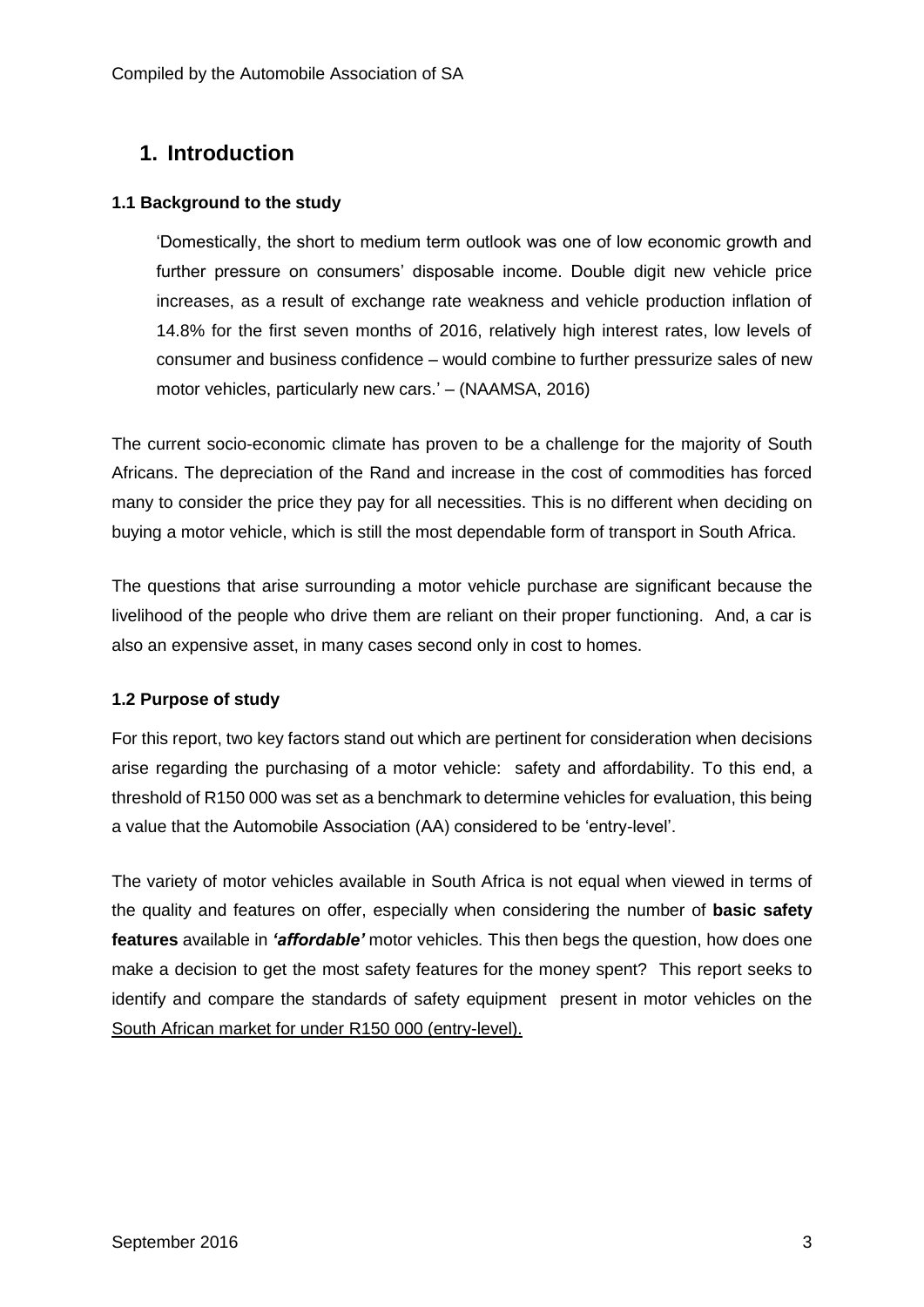#### <span id="page-3-0"></span>**1.3 Scope of research**

Objectives of this report:

- Identify the number of basic safety features available in motor vehicles which retail under R150 000,
- Identify which safety features are most prominent in these motor vehicles,
- Develop a method which allows for the comparison of safety features found in these vehicles, and,
- Highlight the vehicles with the most, and least, safety features in relation to their retail pricing.

#### <span id="page-3-1"></span>**1.4 Overview of Report**

In the sections below, the report will address the fundamentals of a vehicle's safety equipment which have been divided into 'Active' and 'Passive' safety features. The importance of each of these safety features will be explained, followed by the methodology used in addressing their significance. In turn, this allows for the allocation of 'safety' points for the motor vehicles under investigation. Once this is achieved, the reader can gain a clearer understanding of how entry-level vehicles on the South African markets rate in terms of **safety** and **affordability.**

# <span id="page-3-2"></span>**2. Equipment review**

#### <span id="page-3-3"></span>**2.1 Introduction**

For the purpose of this report, the AA examined each of the vehicles in the selected price bracket for what we regard as the minimum safety features which promote increased safety in preventing crashes, or moderating their effects. An explanation of these minimum safety features, as well as the motor vehicles under investigation, is highlighted below.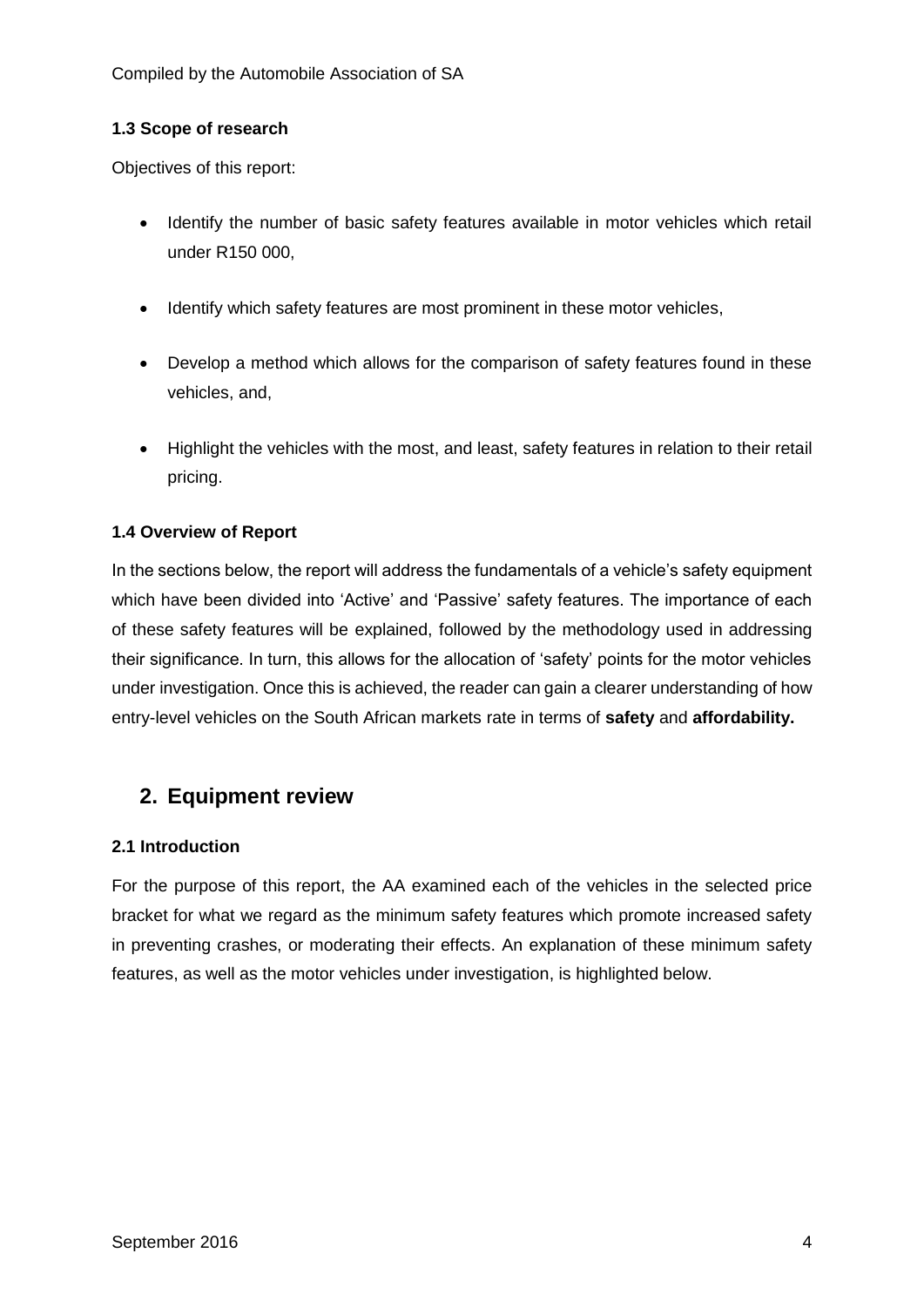#### <span id="page-4-0"></span>**2.2 Active/Passive safety features**

**2.2.1 Active safety features** refers to devices and systems that assist in keeping a motor vehicle under control and possibly prevent a crash from occurring. These systems are usually automated to aid in compensating for human error, which is recognised as being the single largest cause of motor vehicle crashes. Active safety features investigated within our specified range of motor vehicles are:

- *Anti-lock braking system (ABS)*: which prevent the wheels from locking up when the driver applies the brakes, enabling the driver to steer while braking.
- *Electronic stability control (ESC)*: it works by detecting if the steering inputs of the driver are inconsistent with the vehicles direction of travel which then applies the relevant brakes that prevents the wheels from slipping and keeps the vehicle under control and on the road in hazardous conditions. It should be noted that ESC systems may have different acronyms between different motor manufacturers, however in essence they all look to achieve the same results.
- **2.2.2 Passive safety features** refers to systems within the motor vehicle that protect occupants from injury in the case of a motor vehicle crash. The passive safety features under consideration for this report are the secondary/supplementary restraint system (SRS) or more commonly known as air bags, which provide a cushion upon impact to protect the driver and passengers during a crash. Each vehicle's specification was examined for the presence of:
	- **-** Driver side airbags
	- **Passenger side airbags**
	- Curtain airbags
	- Side airbags

Location of the various airbags is illustrated in Figure 1 on the next page.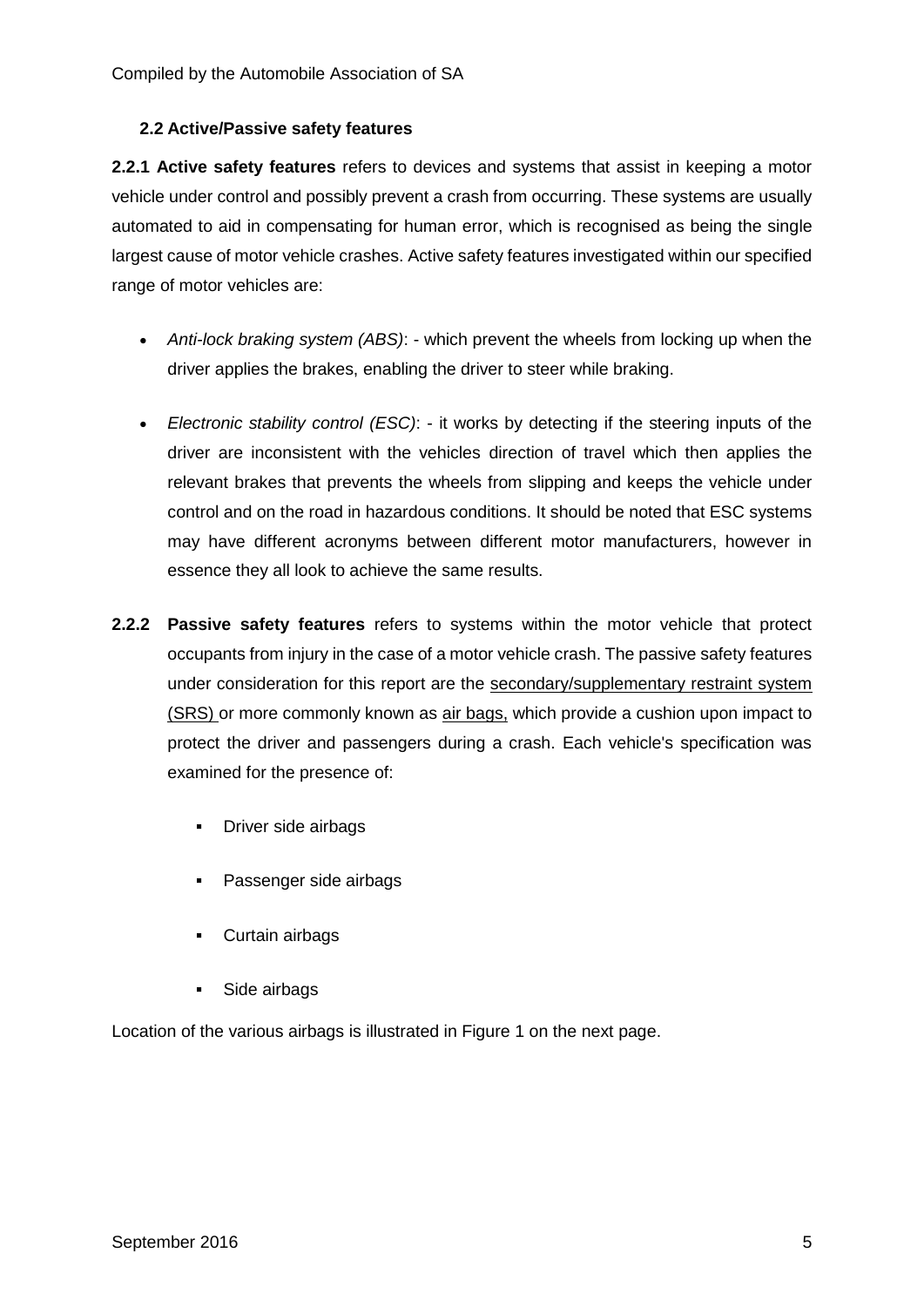

*Figure 1. Location of airbags*

**2.2.3 Euro/Global** *(Other)* **NCAP testing – '**NCAP has created the five-star safety rating system to help consumers, their families, and businesses compare vehicles more easily and to help them identify the safest choice for their needs. The safety rating is determined from a series of vehicle tests, designed and carried out by Euro NCAP. These tests represent, in a simplified way, important real-life accident scenarios that could result in injured or killed car occupants or other road users. The number of stars reflects how well the car performs in Euro NCAP tests, but it is also influenced by what safety equipment the vehicle manufacturer is offering in each market. So, a high number of stars shows not only that the test result was good, but also that safety equipment on the tested model is readily available to all consumers in Europe' - (EuroNcap, 2016)

**It should be noted that there are a number of NCAP testing standards throughout the world and while these tests are critical in terms of a high quality 3rd party independent testing standard, buyers would be encouraged to look at the testing requirements for each region. It cannot be assumed that a three star rating on one will be the equivalent to a 3 star rating on another.**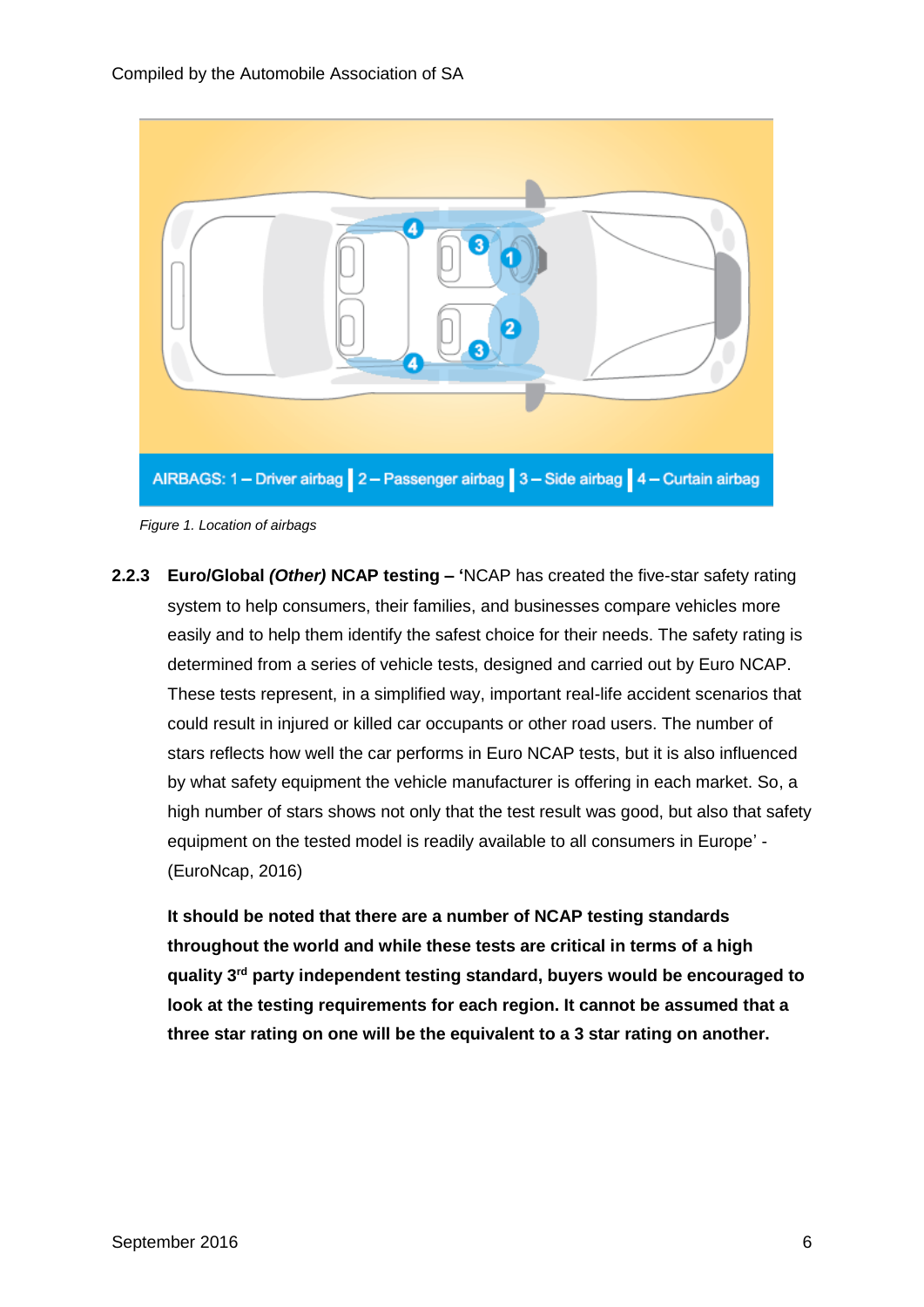The presence of the features highlighted above will serve as the standard to determine the level of safety within the motor vehicles under R150 000. A point based system has been developed that awards motor vehicles 'safety points' in relation to the existence of safety equipment fitted. Furthermore, motor vehicles that have undergone a crash test under the NCAP system (In this case EURO NCAP) will be given additional points. This scoring procedure is explained in further detail in the methodology section. It is important to note that the AA recognizes that various safety features contribute differently in terms of fatality/injury prevention, but for the purpose of this report, scores are awarded merely on the face value of their existence.

#### <span id="page-6-0"></span>**2.3 Sample of motor vehicles**

Table 1 below indicates the motor vehicles which have a retail price of less than R150 000. Twenty three (23) models make up the sample of vehicles from 13 different manufacturers. All vehicle pricing and safety features have been collected from dealership brochures and are correct as of 31 August 2016.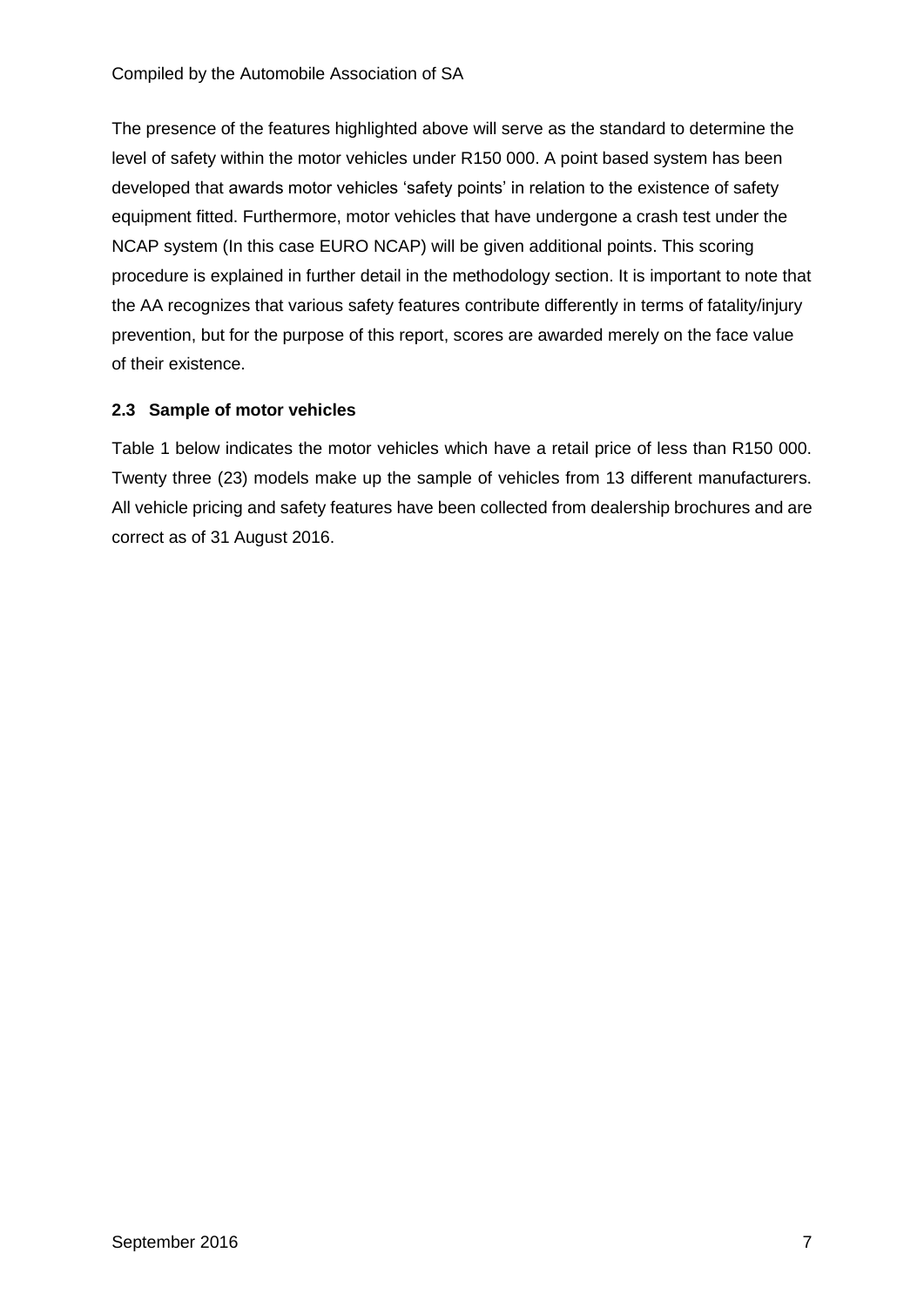| <b>Make and Model</b>                            | <b>Price</b>          |
|--------------------------------------------------|-----------------------|
| Chery J2 1.5TX                                   | R149,995              |
| Citroen C1 Vti 51kW Feel                         | R149,900              |
| Chevrolet Spark 1.2L                             | R149,000              |
| Honda Brio Hatch 1.2 Trend                       | R148,600              |
| Mitsubishi Mirage 1.2 GL                         | R148,400              |
| Renault Sandero 66kW turbo Expression (excl A/C) | R147,900              |
| Suzuki Celerio 1.0 GL                            | R146,500              |
| Suzuki Swift Hatch 1.2 GA                        | R145,500              |
| Kia Picanto 1.2 LS                               | R139,995              |
| Chevrolet Spark 1.2 Campus                       | R137,400              |
| Tata Vista Ini Bounce                            | R134,995              |
| Kia Picanto 1.0 LS                               | R129,995              |
| Suzuki Celerio 1.0 GA                            | R129,900              |
| FAW V2 1.3 #Like                                 | R124,995              |
| Tata Indica LGI Sport                            | R123,995              |
| Datsun GO 1.2 LUX                                | R119,900              |
| Tata Indica LE AC                                | R118,995              |
| <b>FAW V2 1.3 DLX</b>                            | R114,995              |
| Chery QQ 1.1 TXE                                 | R114,995              |
| Chery QQ 0.8TX                                   | R <sub>104</sub> ,995 |
| Datsun Go 1.2 Mid                                | R <sub>104</sub> ,900 |
| Chery QQ3 0.8 TE                                 | R99,995               |
| Geely GC2                                        | R92,990               |

*Table 1. Make, model and retail value (highest to lowest) of motor vehicles*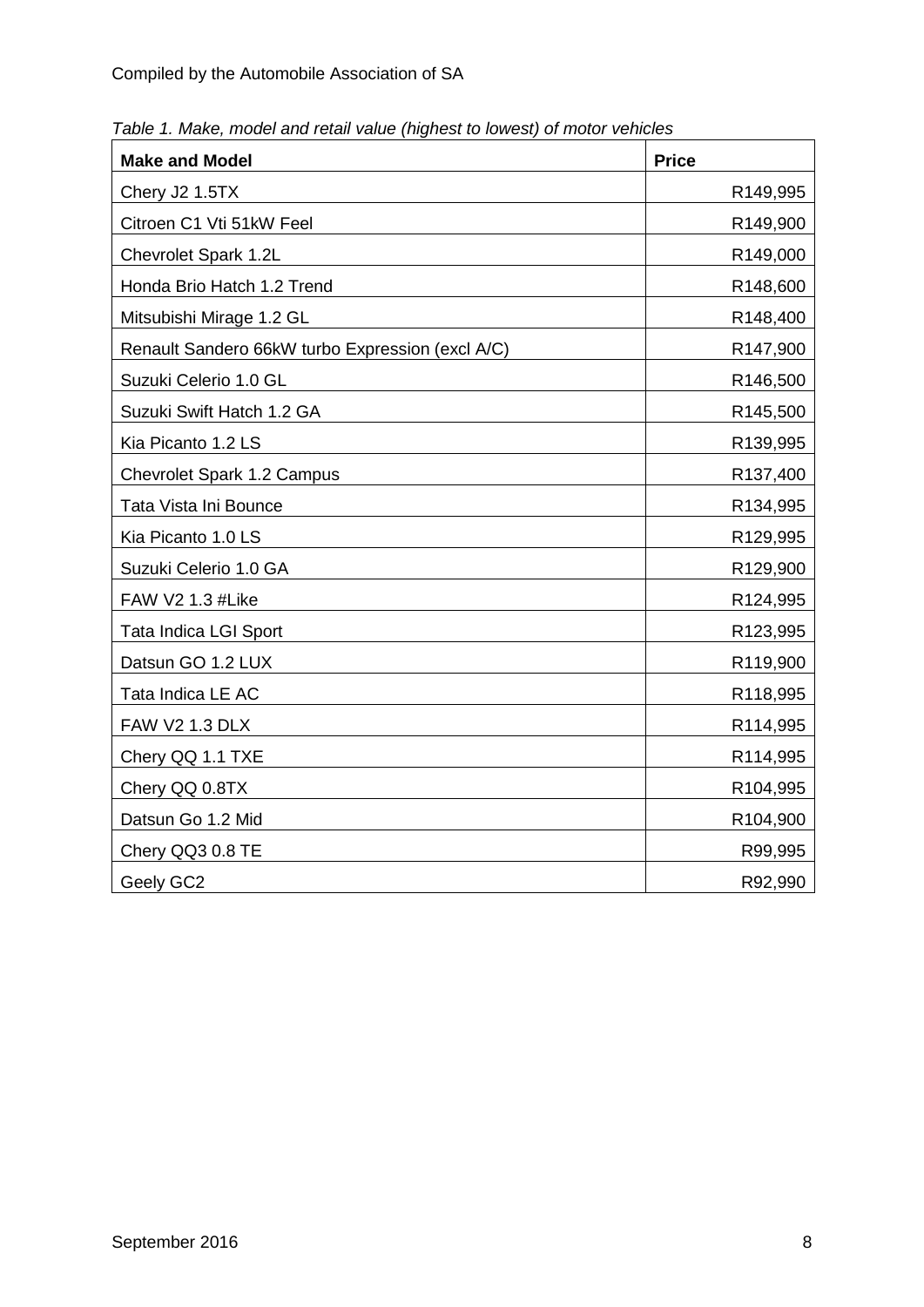# <span id="page-8-0"></span>**3. Research methodology**

#### <span id="page-8-1"></span>**3.1 Identification of vehicle sample**

From the onset, the R150 000-designation was set as the benchmark in identifying the potential vehicles for investigation. This price level was chosen as it appeared to represent the limit of what would be regarded as 'entry-level' vehicles.

A vehicle costing R150 000 with a 10% deposit, financed over 72 months, with an interest rate of 12%, produces a monthly instalment of R2 500. A variance of around R10 000 on the vehicle's purchase price will add or remove roughly R166 from the monthly instalment costs.

These figures are indicative only and are shown to indicate an approximation of the difference in monthly instalment that a buyer may expect based on this financing model – *Real world numbers will vary.*

#### <span id="page-8-2"></span>**3.2 Safety scoring**

A safety point-based system was developed with relevant weights allocated to the existence of certain safety features. Active safety features such as ABS and ESC were given the most significant weights (30 points each), as the importance of their core function of **avoiding collisions** is recognised.

In relation to passive safety features, focus is placed on the presence of the number of airbags available, with each of the airbags scoring 10 points. The only exception is that of the curtain airbag, which scores 20 points (an additional 10 points), as studies have shown that curtain airbags can drastically reduce life threatening head injuries by up to 50% (Insurance Institute for Highway Safety, 2006).

Safety points have also been allocated to motor vehicles which have undergone the Euro/Global NCAP crash test. As NCAP testing is not mandatory for vehicles to be approved for market release, the vehicles which have undergone the process represent a particular, repeatable safety benchmark which allows the public to evaluate their crash performance. As such, an additional five safety points has been allocated for each star achieved on the NCAP safety rating scale (maximum of five stars,  $5 \times 5 = 25$  maximum achievable points).

On account of the features mentioned above, a **total of 135 points** is achievable if a motor vehicle has all of the safety features installed. Safety feature weighting can be seen in the Table 2: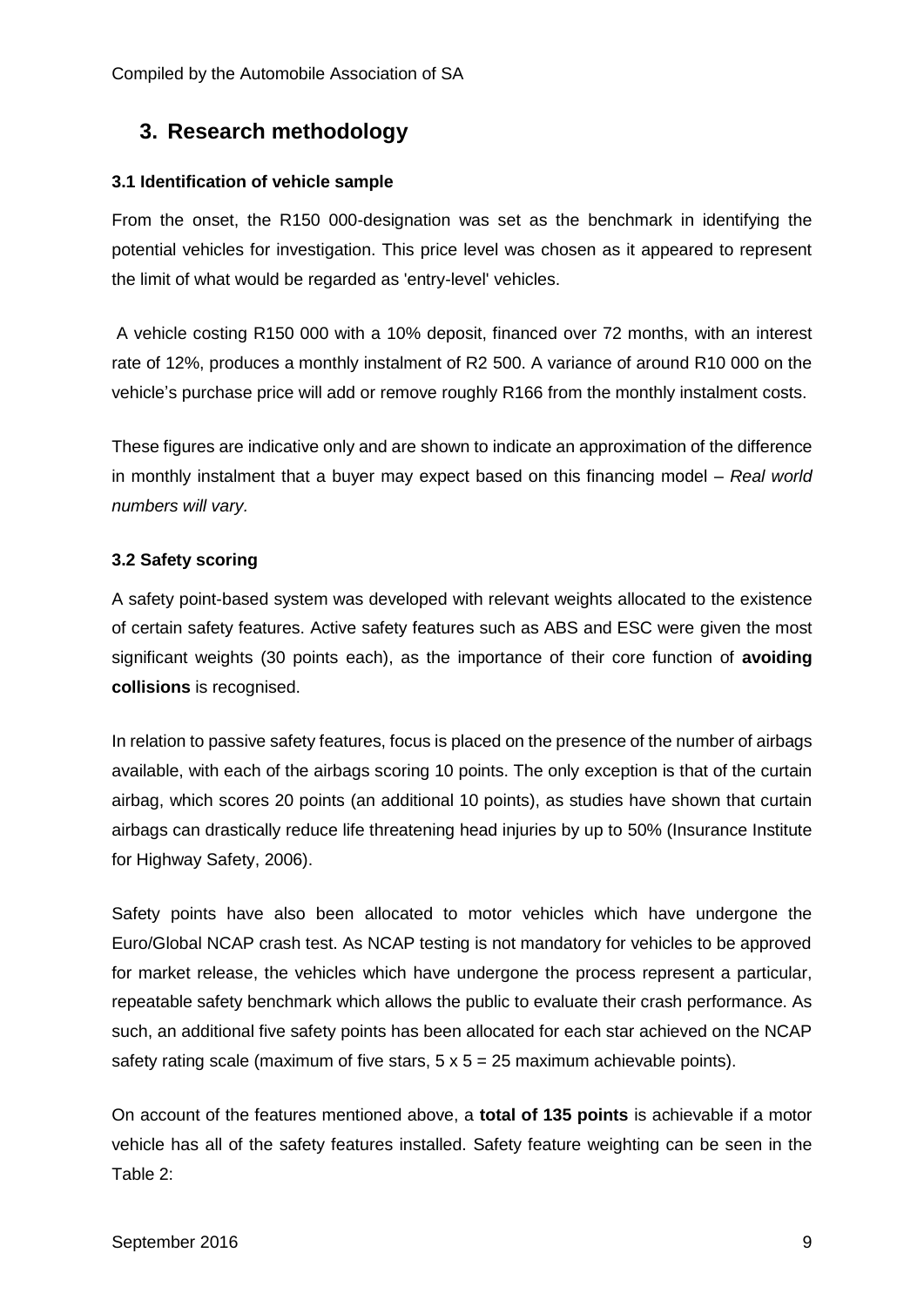| <b>Active safety (crash</b><br>prevention) | <b>Maximum</b><br><b>Score</b> | <b>Comments</b>                                                                                                                      |
|--------------------------------------------|--------------------------------|--------------------------------------------------------------------------------------------------------------------------------------|
| Anti-lock brakes (ABS)                     | 30                             | Present – full score, Absent – no score                                                                                              |
| <b>Electronic Stability Control</b>        | 30                             | Present – full score. Absent – no score                                                                                              |
| Passive safety (crash<br>protection)       | <b>Maximum</b><br><b>Score</b> | <b>Comments</b>                                                                                                                      |
| Driver's airbag                            | 10                             | Present – full score, Absent – no score                                                                                              |
| Front passenger airbag                     | 10                             | Present – full score. Absent – no score                                                                                              |
| Side airbags                               | 10                             | Present - full score. Absent - no score                                                                                              |
| Head / curtain airbags                     | 20                             | Present – full score, Absent – no score                                                                                              |
| Crash test rating (frontal impact)         | 25                             | Pro-rata – five points per star. Must be for<br>equivalent spec vehicle rated under current<br>(post-2009) Euro NCAP or Global NCAP. |
| <b>Total points achievable</b>             | 135                            | Perfect score                                                                                                                        |

In addition to the weights/points allocated, a 'Safety/Affordability' index was created with the following formulae:

Overall Safety Score (*Price of Vehicle*  $\div$  R10000) = Safety/Affordability Score Example: 135  $(R150000 \div R10000)$   $=\frac{135}{(15)}$ (15) i<br>I  $= 9.0$  (Safety/Affordability score)

The highest achievable Safety/Affordability index score above is thus - 9.0. This is calculated with the maximum scores of 135 safety points and the R150 000 vehicle price in mind. This index allows us to draw a comparison of the safety features (associated with this report) one can buy in terms of every R10 000 spent.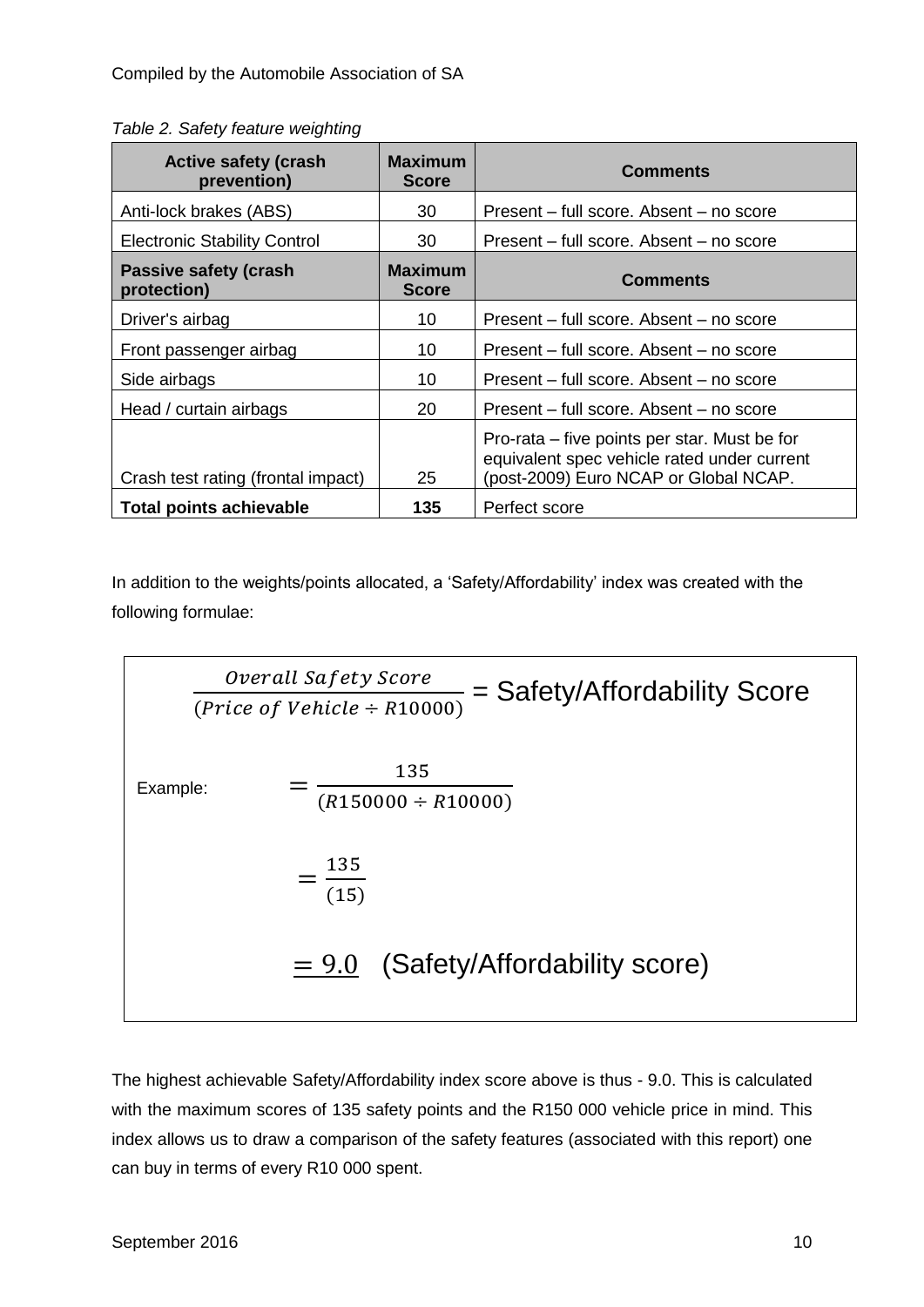# **4. Overall results**

<span id="page-10-0"></span>

|                            |                      |              | <b>Anti-lock</b> | <b>Electronic</b> |                | <b>Front</b> |                |             | <b>Crash</b><br>test |               |
|----------------------------|----------------------|--------------|------------------|-------------------|----------------|--------------|----------------|-------------|----------------------|---------------|
|                            |                      |              | <b>brakes</b>    | <b>Stability</b>  | Driver's       | passenger    | <b>Side</b>    | Curtain     | rating               | <b>Safety</b> |
| <b>Make and Model</b>      | <b>Price</b>         | <b>Total</b> | (ABS)            | <b>Control</b>    | airbag         | airbag       | airbags        | airbags     | (NCAP)               | per R10k      |
| <b>Maximum achievable</b>  | R150,000             | 135          | 30               | 30                | 10             | 10           | 10             | 20          | 25                   | 9.00          |
| Citroen C1 Vti 51kW Feel   | R149,900             | 130          | 30               | 30                | 10             | 10           | 10             | 20          | 20                   | 8.67          |
| Renault Sandero 66kW turbo |                      |              |                  |                   |                |              |                |             |                      |               |
| Expression (excl A/C)      | R147,900             | 80           | 30               | 30                | 10             | 10           | 0              | 0           | 0                    | 5.41          |
| <b>FAW V2 1.3 DLX</b>      | R114,995             | 50           | 30               | $\Omega$          | 10             | 10           | 0              | $\mathbf 0$ | 0                    | 4.35          |
| FAW V2 1.3 #Like           | R124,995             | 50           | 30               | 0                 | 10             | 10           | $\mathbf 0$    | $\Omega$    | $\Omega$             | 4.00          |
| Suzuki Celerio 1.0 GA      | R129,900             | 50           | 30               | 0                 | 10             | 10           | 0              | $\mathbf 0$ | 0                    | 3.85          |
| Chevrolet Spark 1.2 Campus | R137,400             | 50           | 30               | 0                 | 10             | 10           | $\mathbf 0$    | $\mathbf 0$ | $\Omega$             | 3.64          |
| Suzuki Swift Hatch 1.2 GA  | R145,500             | 50           | 30               | 0                 | 10             | 10           | $\mathbf 0$    | $\mathbf 0$ | $\Omega$             | 3.44          |
| Suzuki Celerio 1.0 GL      | R146,500             | 50           | 30               | $\Omega$          | 10             | 10           | $\mathbf 0$    | $\mathbf 0$ | 0                    | 3.41          |
| Mitsubishi Mirage 1.2 GL   | R148,400             | 50           | 30               | 0                 | 10             | 10           | $\mathbf 0$    | $\mathbf 0$ | 0                    | 3.37          |
| Honda Brio Hatch 1.2 Trend | R148,600             | 50           | 30               | 0                 | 10             | 10           | $\mathbf 0$    | $\mathbf 0$ | 0                    | 3.36          |
| Chevrolet Spark 1.2L       | R149,000             | 50           | 30               | 0                 | 10             | 10           | 0              | $\mathbf 0$ | $\overline{0}$       | 3.36          |
| Chery J2 1.5TX             | R149,995             | 50           | 30               | $\Omega$          | 10             | 10           | $\mathbf 0$    | $\Omega$    | 0                    | 3.33          |
| Chery QQ 1.1 TXE           | R114,995             | 20           | $\Omega$         | 0                 | 10             | 10           | $\mathbf 0$    | $\mathbf 0$ | $\overline{0}$       | 1.74          |
| Datsun GO 1.2 LUX          | R119,900             | 10           | 0                | 0                 | 10             | 0            | $\mathbf 0$    | $\mathbf 0$ | $\Omega$             | 0.83          |
| Kia Picanto 1.0 LS         | R129,995             | 10           | $\Omega$         | 0                 | 10             | 0            | $\mathbf 0$    | $\mathbf 0$ | 0                    | 0.77          |
| Kia Picanto 1.2 LS         | R139,995             | 10           | $\mathbf 0$      | 0                 | 10             | 0            | 0              | $\pmb{0}$   | $\overline{0}$       | 0.71          |
| Geely GC2                  | R 92,990             | $\mathbf 0$  | $\Omega$         | $\Omega$          | $\mathbf{0}$   | 0            | $\Omega$       | 0           | $\Omega$             | 0.00          |
| Chery QQ3 0.8 TE           | R 99,995             | $\mathbf 0$  | $\mathbf 0$      | 0                 | 0              | 0            | 0              | $\mathbf 0$ | $\Omega$             | 0.00          |
| Datsun Go 1.2 Mid          | R <sub>104,900</sub> | 0            | $\Omega$         | $\Omega$          | $\mathbf 0$    | 0            | $\Omega$       | 0           | $\Omega$             | 0.00          |
| Chery QQ 0.8TX             | R104,995             | $\mathbf 0$  | $\mathbf 0$      | 0                 | $\mathbf 0$    | 0            | 0              | $\mathbf 0$ | $\Omega$             | 0.00          |
| Tata Indica LE AC          | R118,995             | 0            | $\Omega$         | $\Omega$          | $\Omega$       | 0            | $\overline{0}$ | 0           | $\Omega$             | 0.00          |
| Tata Indica LGI Sport      | R123,995             | 0            | $\mathbf 0$      | 0                 | $\mathbf 0$    | 0            | $\pmb{0}$      | $\mathbf 0$ | 0                    | 0.00          |
| Tata Vista Ini Bounce      | R134,995             | 0            | $\Omega$         | 0                 | $\overline{0}$ | 0            | $\overline{0}$ | $\mathbf 0$ | 0                    | 0.00          |

*Table 3. Overall safety scores for all 23 vehicle models (highest to lowest)*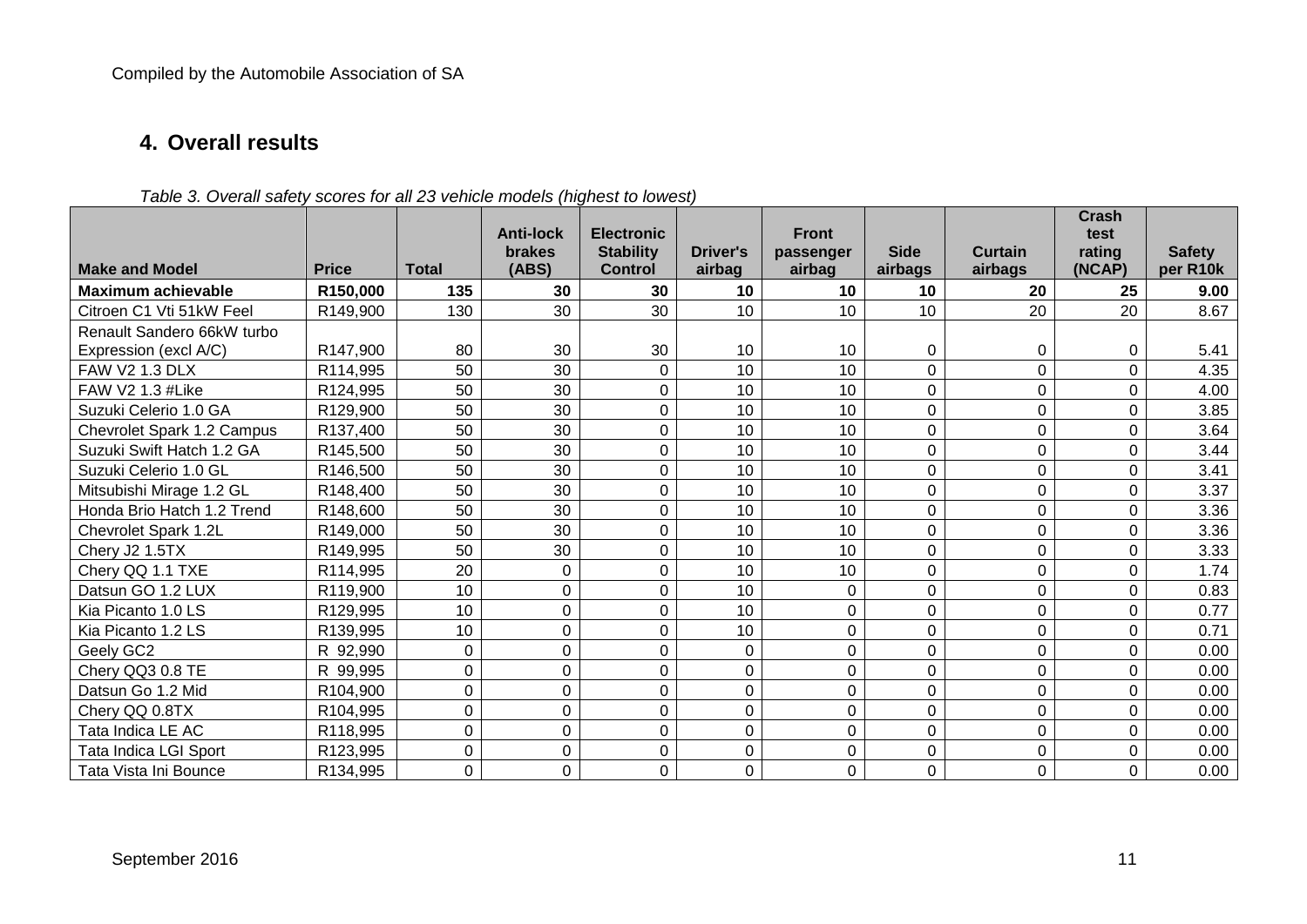# <span id="page-11-0"></span>**5. Discussion and findings**

The purpose of the current report was to inform the public on the safety features currently available in the 'entry-level' segment of motor vehicles in South Africa. Anecdotal evidence suggests that buyers of entry level motor vehicles usually prioritise *affordability* over other vehicle features. However, one should not disregard the safety aspect when making this important decision.

Anti-lock brakes, electronic stability control, and the number of airbags on offer, served as the assessment criteria for the 23 identified motor vehicles. As important as they are, the allocation of points for safety belts was not taken into consideration as they are now standardised for all motor vehicles. The presence of head restrains was initially considered as part of the assessment criteria, but insufficient information was available, and this assessment criterion was eliminated from the report. In future, this, and other safety technologies, may be considered for inclusion, as the specification level of entry-level vehicles increases over time.

Of all the motor vehicles under consideration only one model, the Citroën C1, had all safety features installed as standard. The only loss of points incurred was due to the C1 only being granted four out of five stars on the Euro NCAP crash test. It is worth noting, however, that it was also the only vehicle to have undergone Euro NCAP testing and to be sold on the South African market with the same safety specifications as tested.

Another significant discovery was that six of the 23 vehicles under consideration had **none** of the identified safety features installed, and, as can be seen in Table 3, the safety features which make up the rest of the 23 models vary across brands and pricing.

As part of the study, the standard specification level of each vehicle was also examined. It was found that, in several cases, vehicles are fitted with numerous items of equipment which may be regarded as 'convenience' or 'luxury' features, even though the vehicles in question offered low levels of safety equipment.

As for the Safety/Affordability index developed for this report, one can use it as a guide to understanding it as an 'Affordability of Safety' proposition. For this report, a score of four (4) points and above can be seen as *'acceptable safety'*, a score between three (3) and 3.99 points can be seen as *'moderate safety'*, whereas 2.99 points and below can be seen as *'poor safety'* on the Safety/Affordability index. As can be seen in Table 4 below: four (4) vehicles fall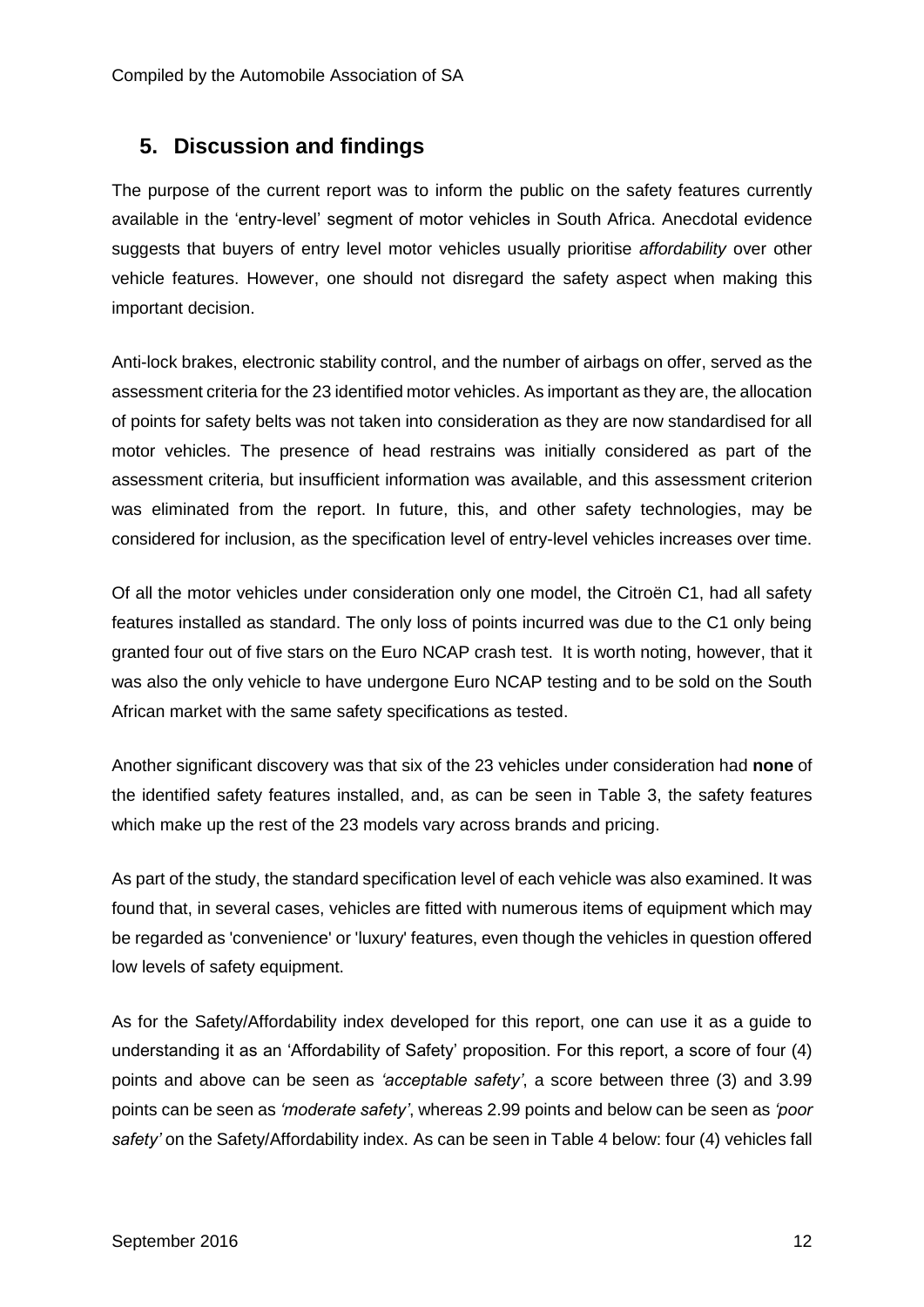#### Compiled by the Automobile Association of SA

under the 'acceptable safety' category, eight (8) vehicles fall under the 'moderate safety' category, and eleven (11) vehicles fall under the 'poor' safety/affordability categories.

| 'Poor'<br>Safety/affordability<br>$(Score \leq 2.99)$ | 'Moderate'<br>Safety/affordability<br>(Score 3 - 3.99) | 'Acceptable'<br>Safety/affordability<br>(Score $\geq$ 4) |
|-------------------------------------------------------|--------------------------------------------------------|----------------------------------------------------------|
| Chery QQ 1.1 TXE                                      | Suzuki Celerio 1.0 GA                                  | Citroen C1 Vti 51kW Feel                                 |
| Datsun GO 1.2 LUX                                     | Chevrolet Spark 1.2 Campus                             | Renault Sandero 66kW turbo<br>Expression (excl A/C)      |
| Kia Picanto 1.0 LS                                    | Suzuki Swift Hatch 1.2 GA                              | <b>FAW V2 1.3 DLX</b>                                    |
| Kia Picanto 1.2 LS                                    | Suzuki Celerio 1.0 GL                                  | FAW V2 1.3 #Like                                         |
| Geely GC2                                             | Mitsubishi Mirage 1.2 GL                               |                                                          |
| Chery QQ3 0.8 TE                                      | Honda Brio Hatch 1.2 Trend                             |                                                          |
| Datsun Go 1.2 Mid                                     | Chevrolet Spark 1.2L                                   |                                                          |
| Chery QQ 0.8TX                                        | Chery J2 1.5TX                                         |                                                          |
| Tata Indica LE AC                                     |                                                        |                                                          |
| Tata Indica LGI Sport                                 |                                                        |                                                          |
| Tata Vista Ini Bounce                                 |                                                        |                                                          |

| Table 4. Safety/Affordability categories |  |
|------------------------------------------|--|
|                                          |  |

We are hopeful that this report will inform the public and persuade motor manufacturers to prioritise safety in vehicles produced for the South African market.

In particular, we call upon motor manufacturers to consider substituting luxury or convenience specification items with safety items. We believe this consideration must be weighed against the inexperience of the typical drivers of these vehicles, and the need to protect them against traffic hazards to the greatest extent possible.

### <span id="page-12-0"></span>**6. Limitations**

The AA takes note that there are a multitude of safety features available on the market and also recognises the various effects they may have in reducing fatalities/injuries. As such the calculations used herein are by no means all-encompassing in terms of their ability to save lives, but merely addresses their existence within a motor vehicle. Furthermore, the current weighting system was developed by the AA, and is based on 'face-value' importance of the